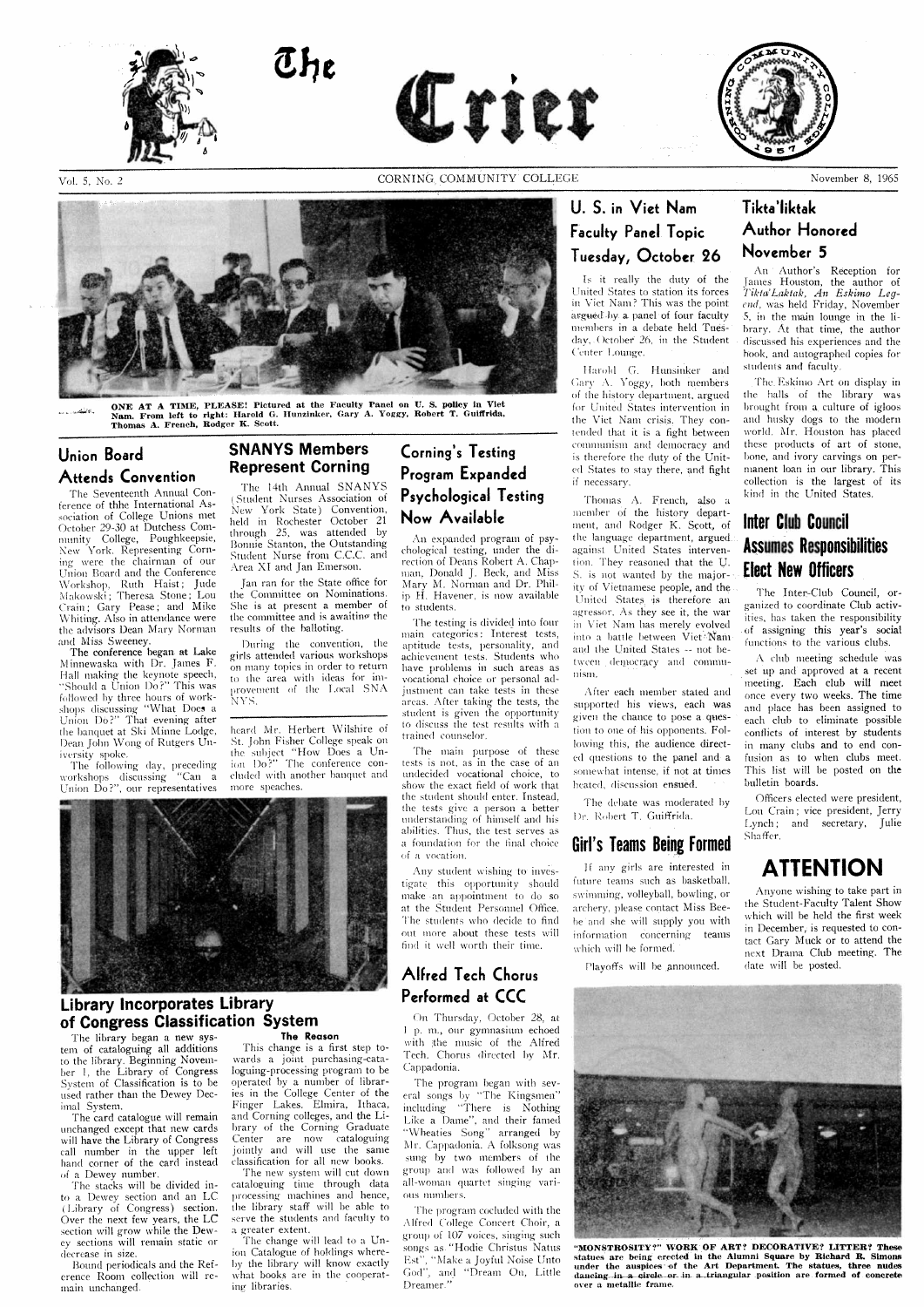$by$  *Jan Cummings* LVhy is undoubtedly a question that has been asked or will be by everyone of us here at sometime during our college careers.

## **Editorial:**

This is the age of specialization. Doctors specialize; teachers specialize; business leaders specialize.

It is about time that the CRIER became slightly modernized. It has become a one-horse operation instead of a team effort. To get away from this archaic pattern, we are expanding the staff. Several editorial positions are now vacant and reporters, typists, layout artists and feature writers are needed.

If you can write and are interested in the campus newspaper, or if you wish to work at the many other odd jobs of publishing a paper, the CRIER needs you.

Applications for the Editorial positions can be obtained in the CRIER office at 1 **p.m.** every day. All applications must be filed by Thanksgiving vacation. Those positions available include: RIÈR office at 1 p.m. every day. All applications must be filed by<br>
Thanksgiving vacation. Those positions available include:<br>  $\text{a}$ yout Manager -- Feature Editor -- Typing Editor -- News Edi-

Thanksgiving vacation. Those positions available include:<br>Layout Manager — Feature Editor — Typing Editor — News<br>or — Sports Editor — Photography Editor — Art Editor.

#### LETTER TO THE EDITOR

I was rather disappointed in the way that the recent student board elections were conducted. I believe that a roped off area should be provided for the balloting and any one within this area for puposes other than balloting should be given a summons to student court.

Some weeks ago some of you were assigned a research project in one subject area, and we were delighted to have you troop into the Library and to the encyclopedias.

*BUT*: someone completed his assignment by neatly tearing out the pages in both the RRITANNICA and the AMERICANA which applied to the research problem. Not only has this made it impossible for other students to complete their class assignment, but it has ruined \$600 worth of encyclopedias.

Anything in the library collection can be photocopied for 10c little enough to pay, yet sufficient to give the information wanted and stiH protect the Library holdings for others to use.

The Library Staff

Also rules concerning electioneering should be enforced more strictly. As our voting system is now, it akes a mockery out of the secret ballot and allows the candidates the opportunity to carry on electioneering at the polls. Is this the type of election that the students at C.C.C. want?

Irving D. Schoenacker

#### TO THE STUDENTS:

We are here to learn more so we can get better paying jobs, more fascisating work or enjoy our lives more fully because we have been made aware of the

Much learning is formal text hook variety. This is very important, anyone will agree. But is that all there is to a college edueation? To be more aware of the world in which we live, we must set up and take notice--of nature.

To be aware of the world is to be interested in the people who make up that world. One can hardly listen to others or watch them and not learn something or become more aware of some small idea they may not have con-

Stop, look, and listen is an old idea; but if one adds "and learn" the idea of a college education

Is a text book all there is to

## **Sunday Night Movies**

| OPERATION SNATCH                                    | November 14, 1965 |
|-----------------------------------------------------|-------------------|
| THE CARDINAL (Technicolor)                          | November 28, 1965 |
| A NICE LITTLE BANK THAT                             |                   |
| SHOULD BE ROBBED                                    | December 19, 1965 |
| ALL HANDS ON DECK (Eastmancolor)                    | February 13, 1966 |
| THE LAST FRONTIER (Technicolor)                     | February 27, 1966 |
| THE GREAT CHASE                                     | April 17, 1966    |
| GIDGET GOES TO ROME (Eastmancolor)                  | April 24, 1966    |
| THE PIT AND THE PENDULUM (Eastmancolor) May 1, 1966 |                   |

I)r. John H. Martin spent last semester studying and touring most parts of Europe. At the request of the CRIER, he is going to show some of the more than  $2000$  slides taken on this journey.

**He** will tell about his trip while showing the slides November 16, in the Science Amphitheatre at 1 p, m.



by *Adrian Buckley* **FLOR PEETERS AT KEUKA** 

On October 15 at Keuka College, I witnessed one of the finest organ recitals ever presented in the area. Before I make any coments on the music presented, it seems pertinent to supply some information on the performer.

served. pean tradition. At present he is The Loft was remodeled by an the Director and Head of the terfaith group of high school Organ Department at the Royal students as a nonprofit activity Flemish Coservatory in Antwerp,<br>for weekend get togethers Be. Belgium, His works stem from cause of its success among the his position as chief organist for high school students, it has been the Malines Cathedral. Interestoffered to the college students ingly enough, this concert only<br>offered to the college students included one of these works.

to eleven. It is located between Mr. Peeters opened the concert First and Second Streets in the with the "Toccata and Fugue in First and Second Streets in the with the "Toccata and Fugue in  $\Delta$ lley off Cedar Street. The Loft  $\Gamma$  Major" by Buxtehude. This will be open this Wednesday majestic work featured great con-<br>night and all Wednesday nights trast in manuals and a long melht and all Wednesday nights trast in manuals and a long mel-<br>from now on. Some of your fel-<br>odic configuration over different odic configuration over different Iow students will be there with pedal tones. The short sprightly guitars this Wednesday. so take theme of the fugue built to a a short break from studying this grand climax and finished with a Wednesday and come see what's short toccata-like passage so ingoing on. If you have any ques- digenous of the North German

## **Club Meetings Scheduled**

The word has been spreading about the Loft. Have you heard it yet? Well if it hasn't reached **your.** ears, here it is. The Loft is a small barn downtown where students can get together and enjoy a game of cards, a jam ses-<br>sion, or guitar-singing session, composer of organ and chorale sion, or guitar-singing session. Nonalcoholic beverages are music straight from the Euro-

interfaith group of high school for weekend get-togethers. Beon Wednesday nights from eight tious ask Bev Weinborg, Ruth School.<br>Haist, Bruce Loyer, Cleon Lew-

If anyone is interested in joining a jazz club and/or the jazz band, contact Chuck Buckley,

| 2nd & 4th                                                     |                          |  |
|---------------------------------------------------------------|--------------------------|--|
| Mon. Circle K                                                 | $1:00-2:00$ P. M.<br>208 |  |
| Tues. Inter-Club Council                                      | 208<br>$1:00-2:00$ P. M. |  |
| Wed. WAA                                                      | $1:00-2:00$ P. M.<br>208 |  |
| Thurs. International Relations                                | 208<br>$1:00-2:00$ P. M. |  |
| Fri. Newman Club                                              | $1:00-2:00$ P.M.<br>208  |  |
| 1st & 3rd                                                     |                          |  |
| - BWA -<br>Mon.                                               |                          |  |
| Mon. Sports Car Club                                          | $1:00-2:00$ P.M. 208     |  |
| Thurs. Engineering Club                                       | $1:00-2:00$ P.M. 208     |  |
| Tues. Genecians                                               | 1:00-2:00 P.M. 209-210   |  |
| Tues. Zetetic                                                 | $1:00-2:00$ P.M.         |  |
| Thurs. Ski Club                                               | 1:00-2:00 P.M. 209-210   |  |
| Fri. Cisga                                                    | $1:00-2:00$ P, M,<br>208 |  |
| Mon. (Every) Student Union Board 4-5 P. M. Mr. Kelly's Office |                          |  |
| Wed. (Every) Student Government 1:00-2:00 P. M. Lounge        |                          |  |



Look Buddy, I'm On Your Side



world around us.

of other people.

IS, or Pattti Westle. No organ recital would be complete without a performance **(of** some works by J. S, Bach. Mr. Peeters acquits himself well here, performing six "Schubler Choral Preludes" and the "Prelude and Fugue in A Minor." These two numbers require little comment, except that I was amazed to hear him trilling with his feet! Any organist can appreciate the difficulty of doing something of this sort.

> . After an intermission **of** twenty minutes, Mr. Peeters performed the "Domenica Infra Octavam Ascensionis" by Charles Tournemire. This work from the *Z'Orgue Mystique,* a set of fiftytwo cycles of each Sunday of the year, is based on the whole tone scale. The entire form is so magnificent that one expects at any time that the Pope will descend from the altar with his deacons, subdeacons, and a boys' choir of *250.*  The concert closed with the organist's own "Variations and Finale ON An Old Flemish Song." This work is modal in nature and though the theme remains recognizable throughout, it is fiot meant for the average performer. The section is enough to astound anyone who listens close-Jv to its content. At the conclusion of his own composition, Mr. Peeters received a standing ovation which is certainly indicative of the enthusiasm and appreciation of this observer as well as many others,

## **Why? Have You Heard Abouf The Eoff**

sidered previously.

will be enhanced.

college ?

## **Dr.** Martin to Show European Slides & Speak

-\*

# **A CRIER POLL**

It has been suggested that the College Formal Dances be held off campus at either the Ballroom at the Baron Steuben Hotel or the Lodge on the Green.

## **Which Do You Prefer?**

□ Dances to be held on Campus in the Dining Room.

 $\Box$  Off Campus.

Clip this out and send it to the CRIER Office

## **FASHION RIGHT CLOTHES**

**For The College Man** 

**Have you seen the "Beachwarmer" Jacket?** 

**It's here and \$20.00 is the price.** 

# **THE HUB.....**<br>arket St. **Corning, N. Y.**

14 W. Market St.